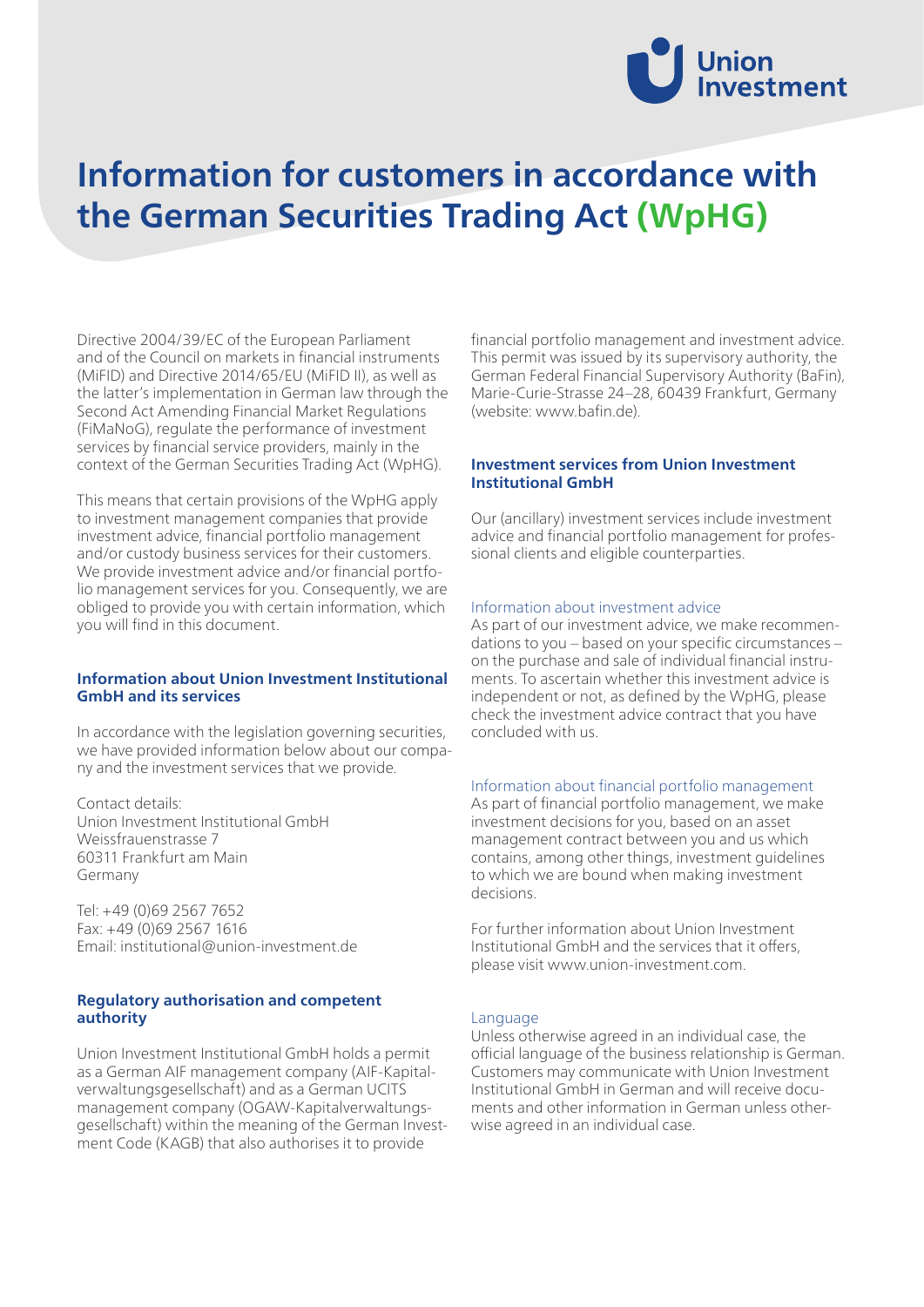#### Recording of telephone calls and electronic communications

Union Investment Institutional GmbH must make records of investment services that it provides and transactions that it executes in order to enable the supervisory authority to verify compliance with the obligations of the WpHG. This includes, but is not limited to, the recording of telephone conversations and electronic communications concerning the performance of investment services. Personal data will be collected, processed and used for this purpose. If you do not wish this to happen, please notify Union Investment Institutional GmbH accordingly. In this case, Union Investment Institutional GmbH will not perform any (ancillary) investment service for you that has been initiated by telephone or electronic communications if it relates to the acceptance, transmission or execution of a customer order.

Such recordings will be retained for five years or, if so instructed by the supervisory authority, for seven years. During this period, we will be happy to provide you with a copy of the recording on request.

# **Information about customer classifications and the customer information that we have to obtain**

We hereby inform you that, for the purposes of the investment advice and financial portfolio management that we provide and in the context of any other business relations, we classify your company as a, professional client' and have listed it as such in our records.

The criteria for classifying customers are defined in law. The , professional client' category (incomplete list, see annex II section I (1) of Directive 2014/65/EU (MiFID II) and section 67 (2) WpHG) includes, among others:

- Companies that are not required to comply with authorisation and supervision requirements within the meaning of section 67 (2) no. 1 WpHG in order to operate in financial markets
- and that exceed at least two of the following three criteria: total assets of €20,000,000, revenue of €40,000,000, own funds of €2,000,000
- Other institutional investors that are not subject to authorisation and supervision requirements within the meaning of section 67 (2) no. 1 WpHG,

but whose main activity is investing in financial instruments

• Entities that securitise assets and other financing transactions

Your customer classification can be changed in agreement between Union Investment Institutional GmbH and your company.

# **Reporting obligations**

You will find details of how we fulfil our reporting obligations to our customers in the provisions and information set out in the applicable investment advice or asset management contract that you have concluded with us.

# **Notifications and complaints**

To submit information or make a complaint, our (potential) customers can contact us free of charge at:

Union Investment Institutional GmbH Weissfrauenstrasse 7 60311 Frankfurt am Main Germany Tel: +49 (0)69 2567 7652 Fax: +49 (0)69 2567 1616 Email: institutional@union-investment.de

Each customer of Union Investment Institutional GmbH is also assigned an account manager who is responsible for the individual customer relationship, encompassing all service and product formats. You can therefore submit information and make complaints by contacting your account manager. The account managers follow our internal rules on documenting, handling and responding to information and complaints and will deal with your concern without delay.

The aim is to deal with all complaints and requests for information from institutional customers professionally and promptly, i.e. within a reasonable period for the matter at hand, but certainly within no more than 30 days.

To enforce their rights, customers also have recourse to legal action in the ordinary courts or can seek alternative dispute resolution. Union Investment Institutional GmbH, an investment management

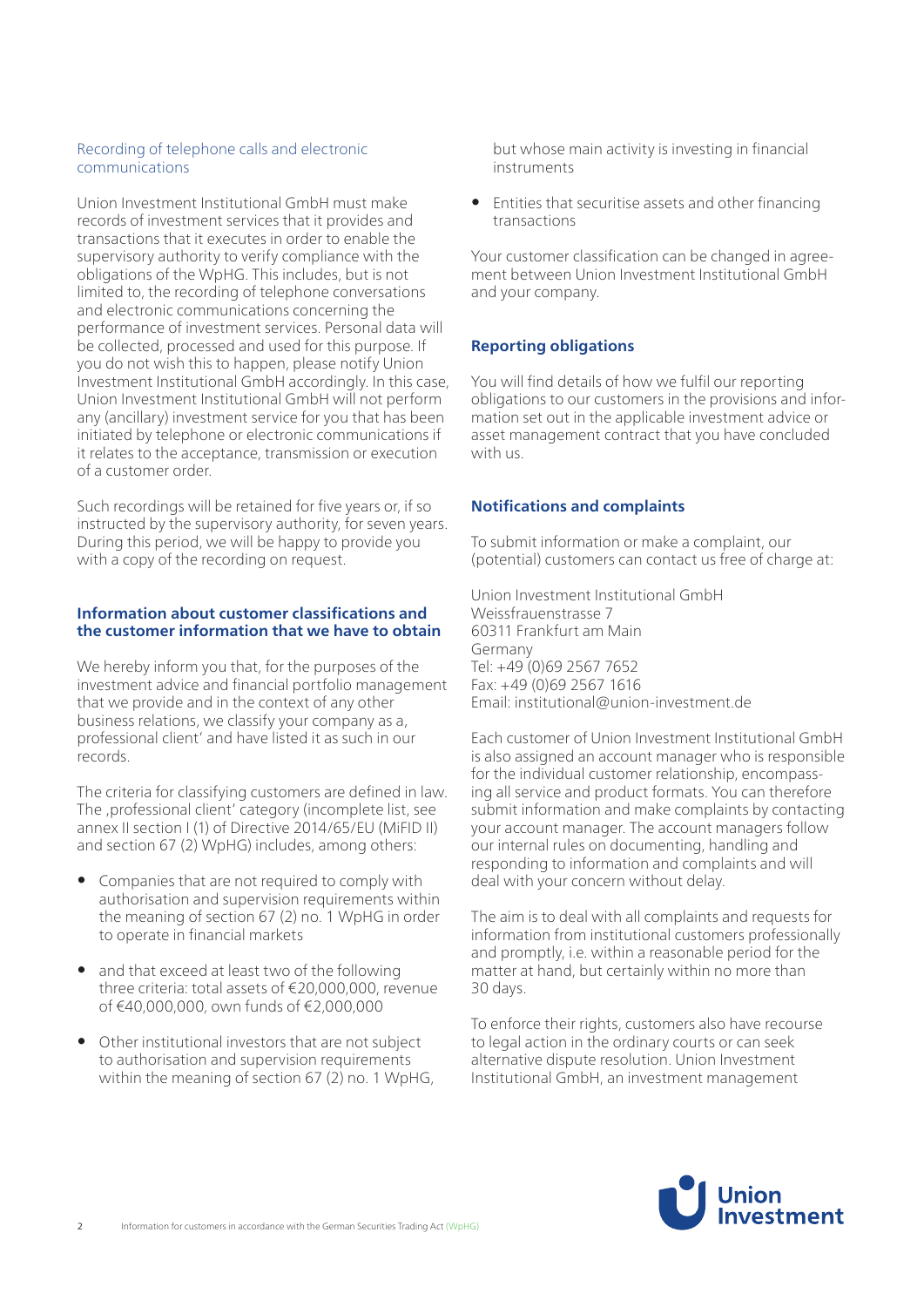company in accordance with the KAGB, has signed up to the ombudsman service for investment funds of the Federal Association of German Fund Management Companies (, BVI ombudsman') and participates in its arbitration proceedings for the resolution of disputes. In the event of disputes relating to provisions in the KAGB, consumers may call on the BVI ombudsman. The contact details of the BVI ombudsman are:

Büro der Ombudsstelle BVI Bundesverband Investment und Asset Management e.V. Unter den Linden 42 10117 Berlin Germany Tel: +49 (0)30 6449 0460 Fax: +49 (0)30 6449 04629 Email: info@ombudsstelle-investmentfonds.de www.ombudsstelle-investmentfonds.de

Further provisions are set out in the , procedural rules' for the out-of-court settlement of disputes about consumer rights relating to the Federal Association of German Fund Management Companies (BVI). Applications for arbitration must be submitted in writing to the office of the BVI ombudsman.

Further information about the BVI ombudsman and its procedures is available at www.ombudsstelle-investmentfonds.de.

The right to seek recourse in the courts remains unaffected by proceedings for the alternative resolution of disputes.

# **Dealing with potential conflicts of interest**

Acting in the customer's interest is the guiding principle that shapes our business relationship with you. This requires us to take appropriate precautions to identify and avoid, or find fair solutions for, any potential conflicts of interest that could arise and would be to your disadvantage.

Below, we explain our far-reaching precautions for dealing with these potential conflicts of interest in the provision of (investment) services and ancillary services.

# **Possible conflicts of interest**

Your interests could possibly conflict with:

• The interests of our company, including our management team

- The interests of our employees or of persons or entities that are directly or indirectly linked to us by way of control as defined by article 4 (1) no. 37 of Regulation (EU) No. 575/2013
- The interests of other customers

Where we provide investment advice and financial portfolio management, a conflict of interests could arise in particular in the following scenarios:

- Members of our management team or supervisory body or our employees are elected representatives of a company that issues financial instruments recommended by our company or at which our company executes your orders or to which it forwards them for execution
- In addition to your orders, our company executes orders for other customers relating to the same financial instruments as your order
- Aggregation of customer orders in the interests of our company and to the detriment of customers
- Certain customer orders are disadvantaged when orders are forwarded, executed or allotted
- Our company or our sister company is also a fundissuing investment management company or an issuer of financial instruments that could be potential investment projects
- Our employees could make use of inside information
- Our remuneration structures or other employee incentives might conflict with the customer's interests
- Our company or our employees could receive inducements, personal benefits or other incentives from third parties in connection with the service

# **Measures taken by our company to avoid conflicts of interest**

Our company has put various organisational measures in place to avoid possible conflicts of interest that would disadvantage our customers. For investment advice and portfolio management, these specifically include the following:

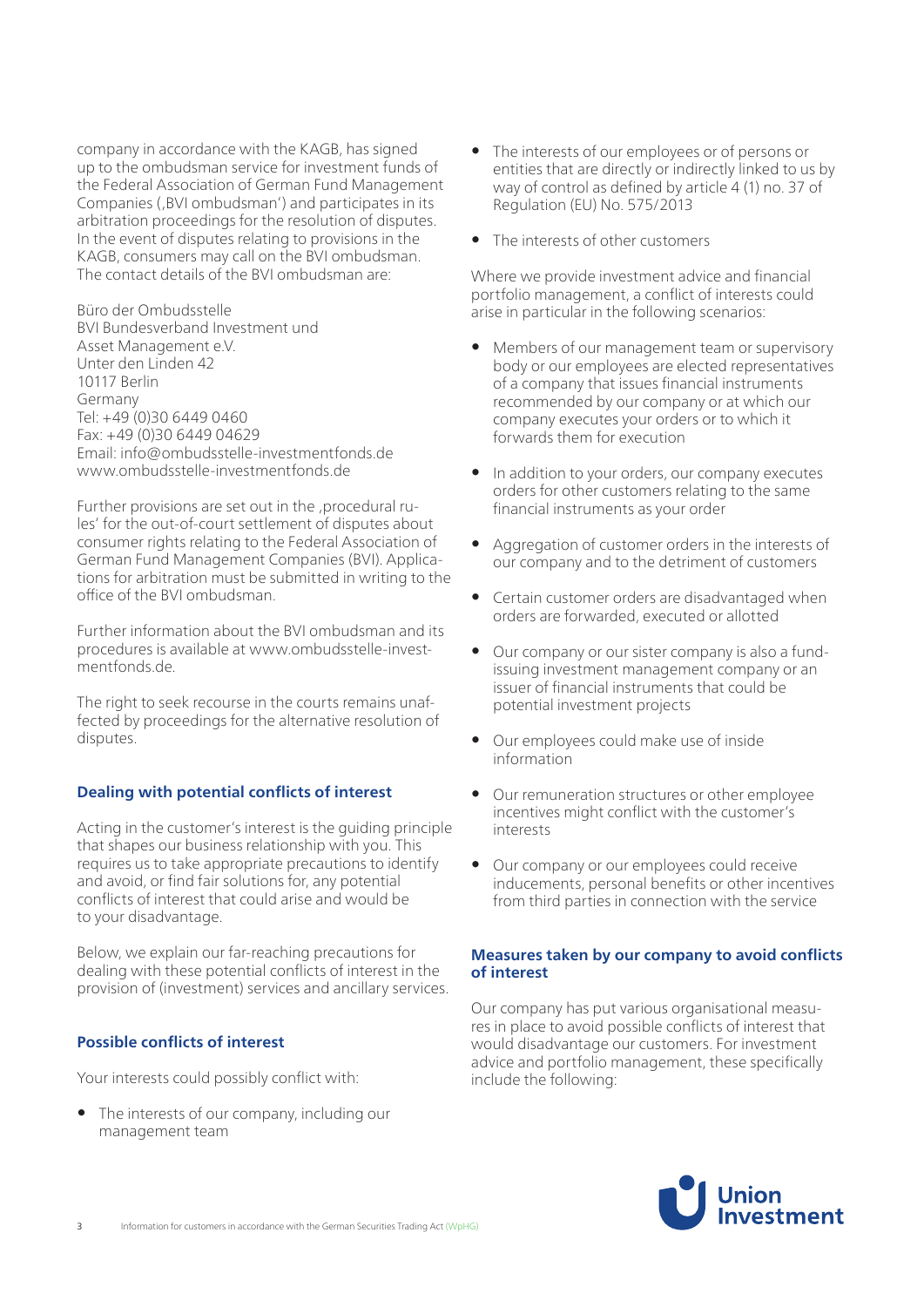- Principles for investor-appropriate and investmentappropriate advice and for taking account of the agreed investment guidelines
- Principles of our company for the best execution of your order to buy or sell financial instruments
- Principles of our company for the execution of client orders and for the allotment or aggregation of orders
- Measures to ensure hierarchical and functional separation
- Establishment of confidentiality areas for individual functions within our company in order to prevent the misuse of confidential information from the services or the improper exercising of influence on these services by other functions within the company
- Removal of problematic interrelationships in salary structures
- Code of conduct for private transactions by employees with the aim of preventing customer transactions from being disadvantaged compared to employee transactions
- The acceptance of inducements or personal gifts by our company or individual employees only to the extent permitted by regulatory requirements; in particular, monetary inducements in connection with financial portfolio management are not accepted. Other inducements may be accepted, especially if they are linked to quality improvements. In addition, we have set quantitative limits as part of a gifts policy that also applies to members of the Supervisory Board.
- Careful selection, training, skills upgrading and continuing professional development of our staff

Conflicts of interest that are unavoidable despite these or other separate measures will be disclosed to you before the service is provided.

# **Information about inducements**

Union Investment Institutional GmbH may receive lowvalue benefits in kind (e.g. participation in conferences, seminars, training, access to price information systems)

in connection with the services performed for your company. We will be happy to provide you with the details on request (list of inducements). These benefits in kind are always used in investment decisions in accordance with the interests of investors. Union Investment Institutional GmbH does not accept or collect monetary inducements from third parties in the context of its investment advice and financial portfolio management mandates.

# **Best execution**

Our best execution policy governs the principles and procedures aimed at securing the best possible outcome in transactions for customers' portfolios. It also applies to all financial portfolio management customers in their capacity as professional clients.

You will find our current best execution policy (in English) by clicking on Rechtliche Hinweise at https://institutional.union-investment.de/ startseite-de/Ueber-uns/Richtlinien.html.

# **Unbundling of research**

Both MiFID II and the provisions of the WpHG prohibit market participants from providing and receiving research material free of charge as an incentive. Instead, the new regulations require transaction costs to be recognised and charged separately. One of the main consequences of this is that execution-only fees and research costs have to be unbundled, i.e. they have to be shown individually on the invoice rather than – as was previously the case – as a single cumulative total.

The use of external research material plays a significant part in the process of making appropriate investment decisions. Consequently, Union Investment Institutional GmbH will continue to use research material from selected analysts in future. For the time being, however, we will pay any expenses for external research material ourselves. Research costs will not be passed on to our investment advice and financial portfolio management customers.

# **Determination and monitoring of target markets**

We agree specific investment quidelines with our customers for each investment advice and financial